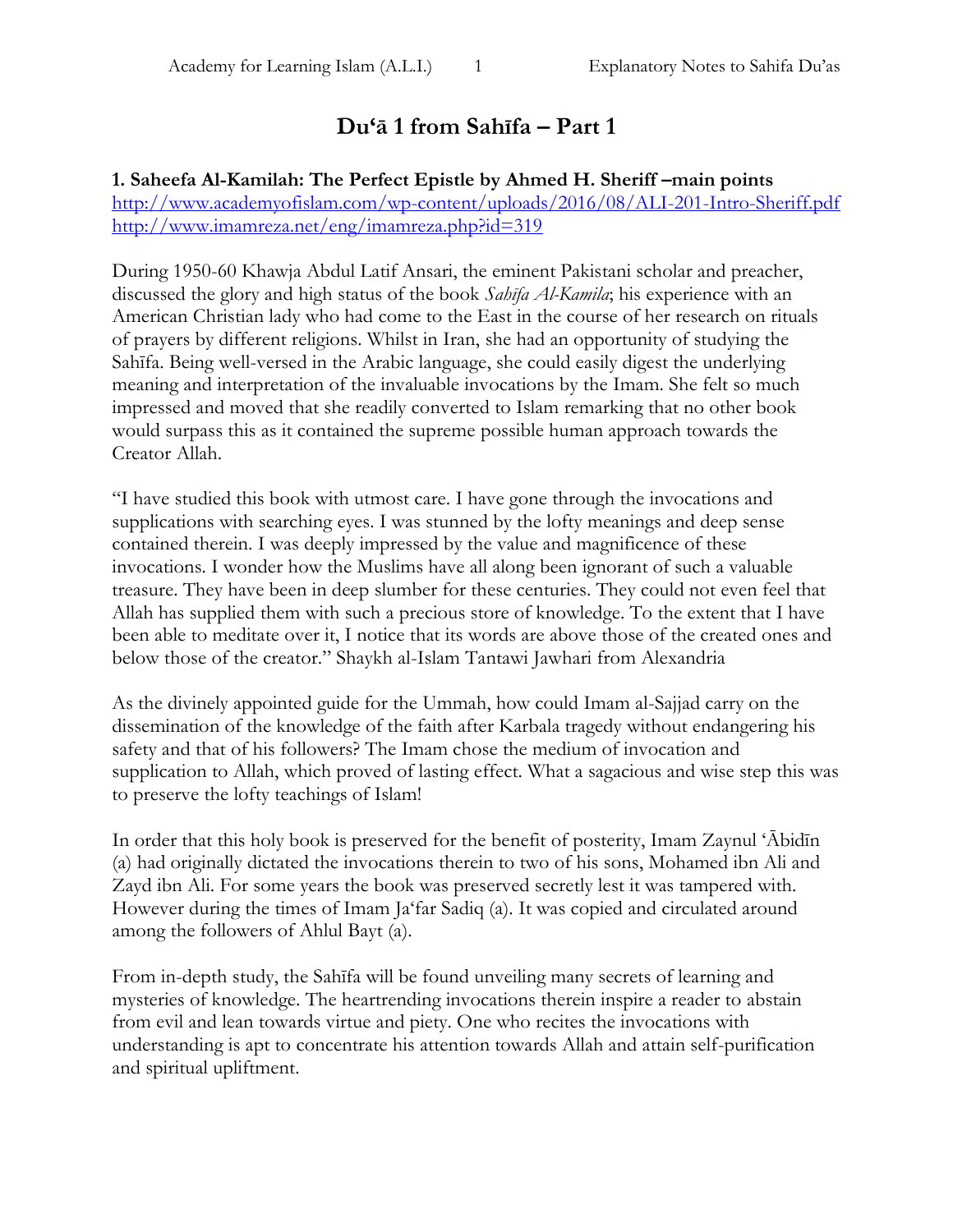Allama Muhammed Taqī Majlisī, the father of the famous Muhammad Bāqir Majlisī was well-known for his piety, excellence of character and his endeavors in the propagation of the traditions of Ahlul Bayt. In his book *Man La Yahduru al-Faqih*, v. 4, he narrates how in the course of his dreams, he was being guided by the  $12<sup>th</sup>$  Imam Sahib al-Asr (af) on various knotty questions of jurisprudence and recommendation not to miss the mid-night prayers. In a dream once, the Allamah requested the 12<sup>th</sup> Imam for a gift of a book from which he could constantly benefit. The Imam recommended Sahīfa Al-Kamila telling him that it was a gift from him and he should go and collect the book from a person named at a particular place. Allāmah confirms that in accordance with the advice of the Imam, he collected the Sahīfa from which he benefited a great deal in his exercises of self-purification. The book was cherished as an invaluable gift from the Imam and circulated round among the believers of the place.

## **2. Ten Du'ās for Worldly Needs**

Although the Sahīfa contains many supplications that focus on spiritual, ethical and ideological aspects of Islam, it also has numerous Du'ās that address worldly needs. Let us have a brief look at the titles of these Du'ās.

Du'ā No. 7: when faced with a worrisome task

Du'ā No. 13: in seeking needs from Allah

Du'ā No. 15: in sickness or distress

Du'ā No. 18: when perils were repelled

Du'ā No. 21: when afflicted with sorrow

Du'ā No. 22: in hardship, effort and difficult affairs

Du'ā No. 23: when asking for well-being

Du'ā No. 29: when the provision is stinted

Du'ā No. 30: for help in repaying debts

Du'ā No. 54: for removal of worries.

## **3. Alhamdu lillāh in the Holy Quran**

Definition of al-Hamd:

*Al-hamd* is to praise someone for a good acquired by his own intention, therefore if you want to praise a pearl for its luster, you may use *al-madh,* but not *al-hamd* because the pearl has not acquired that luster by its own will and power (*Al-Mīzān,* v. 1, p. 27). Thanks (*shukr)* is given for what one has already received, praise is given for the qualities the One Who is praised possesses prior to having bestowed anything and is thus more universal (*The Study Quran*, p. 6) Hamd means extolling the Praiseworthy (*mahmūd*) and giving thanks to Him for all of the favors He has bestowed in this world and for the reward that will be given in the next world.

## Al-hamdu lillāh in the Quran

It occurs 23 times. Following verses of the Quran contain *al-hamdu lillāh*: 1: 2; 6:1, 45; 7:43; 10:10; 14:39; 16:75; 17:111; 18:1; 23:28; 27:15, 59, 93; 29:63, 31:25; 34:1; 35:1, 34; 37:182; 39:29, 74, 75; and 40:65. It would be a good exercise to refer to these verses and see in what context has the phrase been used.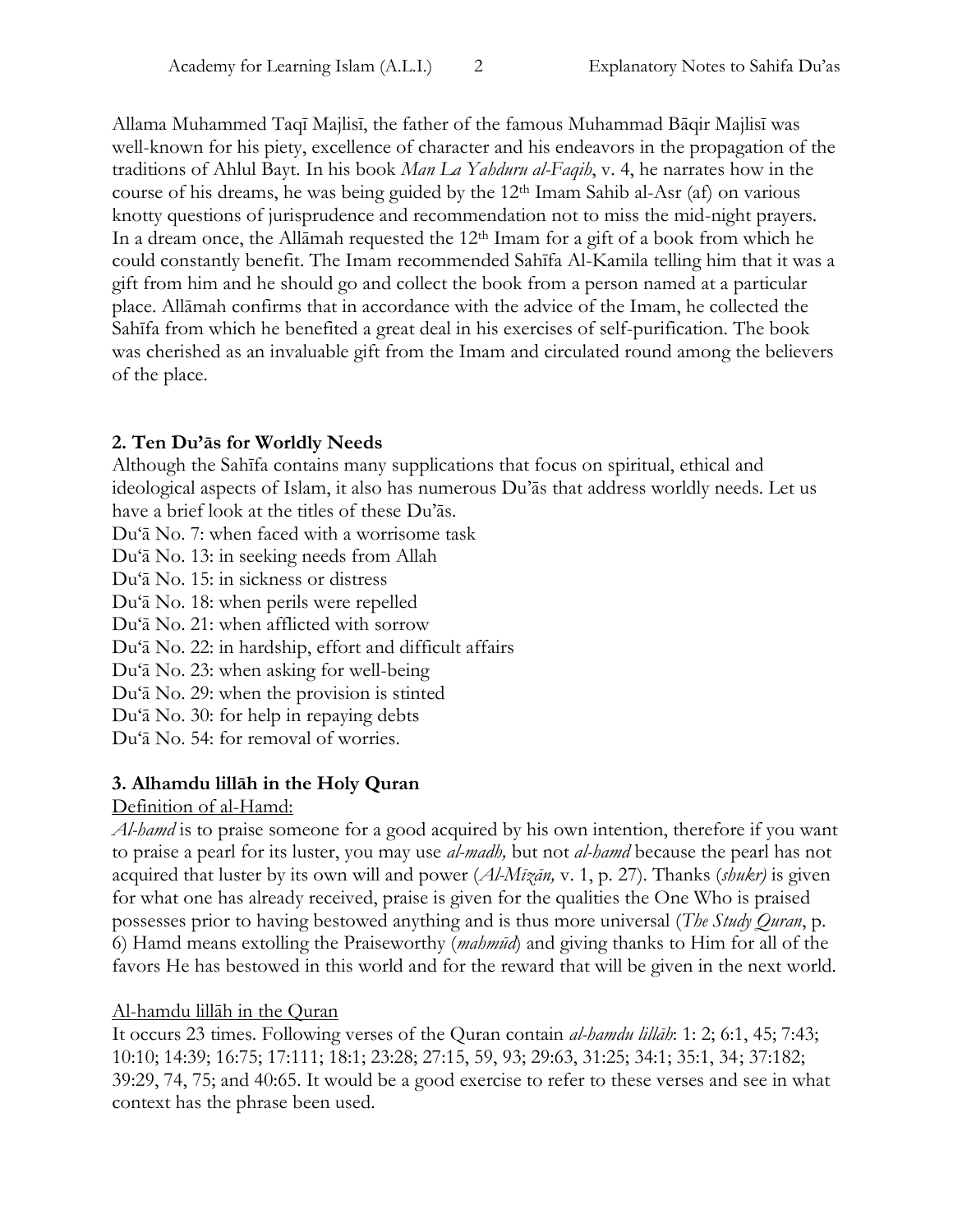#### Hadiths on al-Hamdu lillah

Sūratul Fātiha is also known as Sūratul Hamd, "the Chapter of Praise."

The Prophet is reported to have said, "When you say: *Praise be to God, Lord of the worlds,* you will have thanked God and He will increase your bounty." Praise (al-hamd) is rendered in the definite rather than the indefinite to indicate that all forms of praise and all gratitude belong to God.

The Prophet has been reported to have said, 'There is no way to enumerate the praise due to Thee: Thou art as Thou hast praised Thyself."

Praise be to God is employed to thank God for an act or event upon its completion. According to traditional Islamic etiquette, whenever one is asked how one is feeling, the correct response should be *Praise be to God,* no matter one's condition. (*The Study Quran*, p. 6)

#### Why all praise belongs to Allah?

Allah says: *That is Allah, your Lord, the Creator of everything* (Q 40:62). He also says: *Who made good everything that He has created* (Q 32:7). Everything is good because it has been created by Allah and is attributed to Him. In other words, a thing becomes good because it is created by Allah; and everything created by Him is good (*Al-Mīzān*, ibid)

The Quran also says: *Allah is He besides Whom there is no god; His are the very best names* (20:8); *nd Allah's are the best names; therefore call on Him thereby* (7:180). Thus it is clear that Allah is good in His names and good in His actions; and that every good and beauty emanates from Him (Ibid, pp. 27 – 28).

## Application of the phrase *al-hamdu lillāh*

Imam al-Sadiq (a) said: A mule of my father was lost. He said: 'If Allah brought it back to me, I would thank Him with praises He would be pleased with.' Shortly afterwards, it was brought before him with his saddle and rein (intact). When he sat on it and arrayed his clothes, he raised his head towards heaven and said: 'Praise be to Allah." He said nothing more. Then he said: 'I did not omit, nor did I leave out, anything; I have declared that all praises are for Allah, Powerful and Great is He!; because there is no praise but it is included in this (formula)." (Al-Mīzān, v. 1, p. 34).

## **4. Passages 1 to 5 from Du'ā 1 from the Sahīfa**

#### Passage 1: كُمْدُ لِلّهِ الْأَوَّلِ بِلَا أَوَّلٍ كَانَ قَبْلَهُ، وَالْآخِرِ بِلَا آخِرٍ يَكُونُ بَعْدَهُ :**P**assage 1 ل<br>ا ب<br>: يا<br>. ِ<br>ب َ ح َ ِ<br>ب َ ح .<br>. ا

Chittick: Praise belongs to God, the First, without a first before Him, the Last, without a last behind Him.

Muhani: All praise is due to God, the First, before Whom there was no 'first' and the Last, after Whom there shall be no 'last'.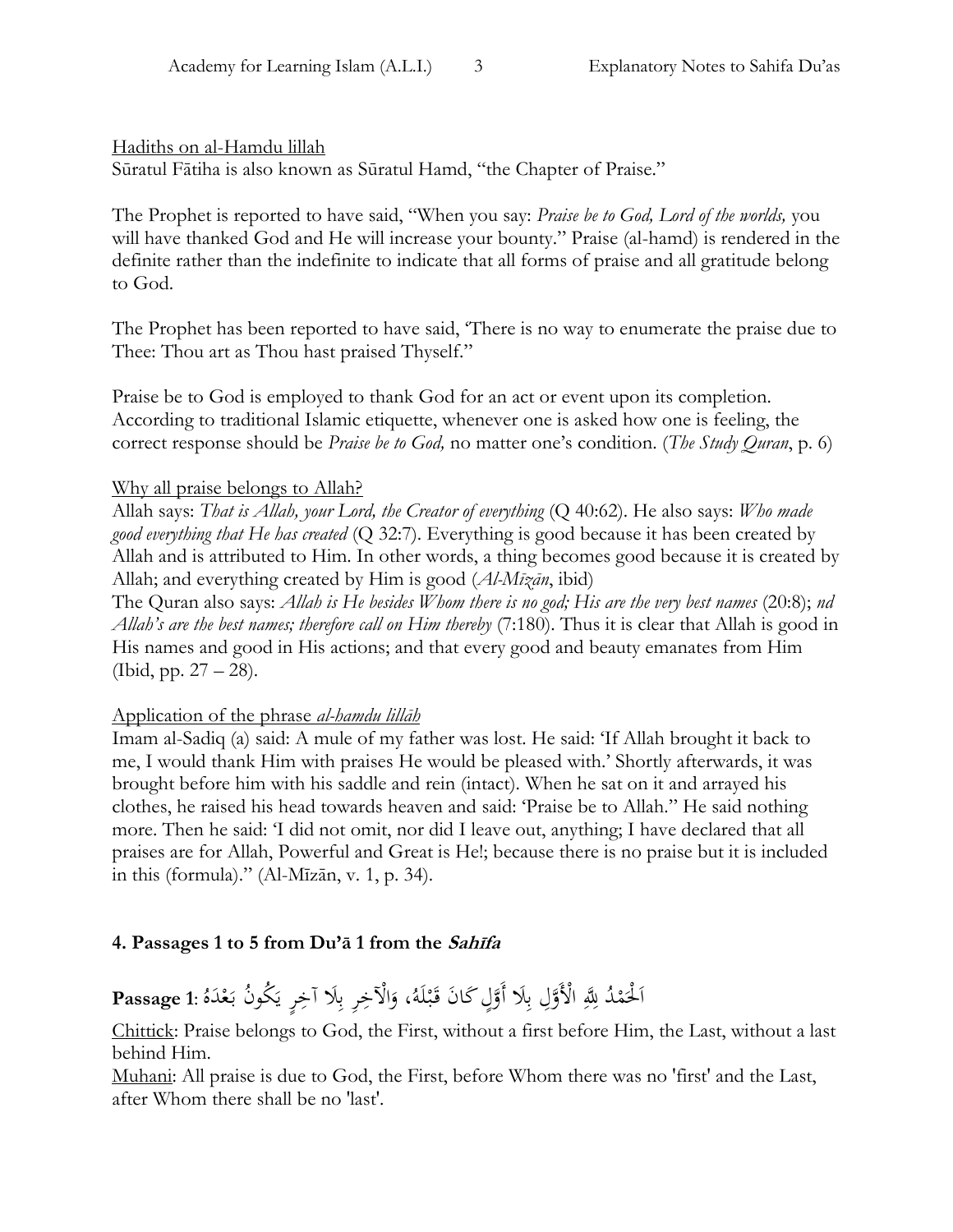It is said that the words *awwal* –the first, and *ākhir* – the last, in the passage have been taken from Q 57:3 ( و ُ ه احْلخَ هوُل و احْلَ ُ ر – ( *He is the First and the Last.* Imam al-Sadiq (a) was asked the َ َ meaning of He is the First and the Last, he answered: He is the First, not a first prior to Himself and not from a precedent before Him. He is the Last, not from any end, as assumed in the case of creatures. He is the First, the Last, without any reference to any beginning or end. The Prophet (s) used to say to God: O God, you are the First prior to whom there was nothing; and You the Last after whom nothing exists.

َت احلَ ح ن َ ا ه م ُ لله َ ا ٌ ىئ ح َ َك َشي حد ع َ ب َ حس لَي َ ف ُ ر َت احْلخَ ح ن َ ا َ و ٌ حئ َك َشي لَ ح ب َ ق َ حس لَي َ وُل ف ه

**Passage 2**:

الَّذِي قَصُرَتْ عَنْ رُؤْيَتِهِ أَبْصَارُ النَّاظِرِينَ، وَعَجَزَتْ عَنْ نَعْتِهِ أَوْهَامُ الْوَاصِفِينَ<br>يَسْمَدُونَ عَنْ رُؤْيَتِهِ أَبْصَارُ النَّاظِرِينَ، وَعَجَزَتْ عَنْ نَعْتِهِ أَوْهَامُ الْوَاصِفِينَ .<br>قم ا َ َ ح َ .<br>بر ت ح .<br>أ .<br>-َ  $\ddot{\phantom{0}}$  $\ddot{\phantom{0}}$ َ .<br>بر ت يا<br>أ ي ح :<br>أ ر<br>ا

Chittick: *Beholders' eyes fall short of seeing Him, describers' imaginations are not able to depict Him.* Muhani: *The eyes of those who see fall short of seeing Him; the imagination of those who praise Him fall short of describing Him.*

Our sites is so limited that we may not see many material beings. Our own spirits, jinn, angles, air, pain, neutron, electron, some microbes and viruses are all not visible to our eyes. The Sacred Being of Allah, which is not similar to anything in this world, is beyond our power to see or observe Him.

Imam al-Sādiq (a) has said: Allah is Great and High. Allah's servants are incapable to describe Him and may not observe Him. He is Delicate and Knowing. You may not describe Him through quality, place and time. How could I quantitatively describe Him since He made the quantity what it is? I recognized quality through His quality to what possesses quality. How could I describe Him with place when He created the concept of place; and I recognized place because He gave me the concept. He is both in and out of things. Eyes may never see Him, but He sees our eyes. There is no god except Him; He is the Mighty, the Wise, the Knowing.

Question: How can we worship someone we cannot see and will never see Him?

#### **Passage 3:**

ابْتَدَعَ بِقُدْرَتِهِ الْخَلْقَ ابْتِدَاعاً، وَاخْتَرَعَهُمْ عَلَى مَشِيَّتِهِ اخْتِرَاعاً<br>. َ ح **ء** ر<br>. .<br>ح َ َ .<br>بر :<br>. با<br>أ ِّبَّ ني<br>أ َ ِ<br>ن ة<br>ت ر<br>. با ب َ ت ح َ .<br>ح َ .<br>بر :<br>. ي<br>م

Chittick: *He originated the creatures through His power with an origination, He devised them in accordance with His will with a devising*. Muhani: *By His Power He created every creature de novo and He molded them according to His Will*.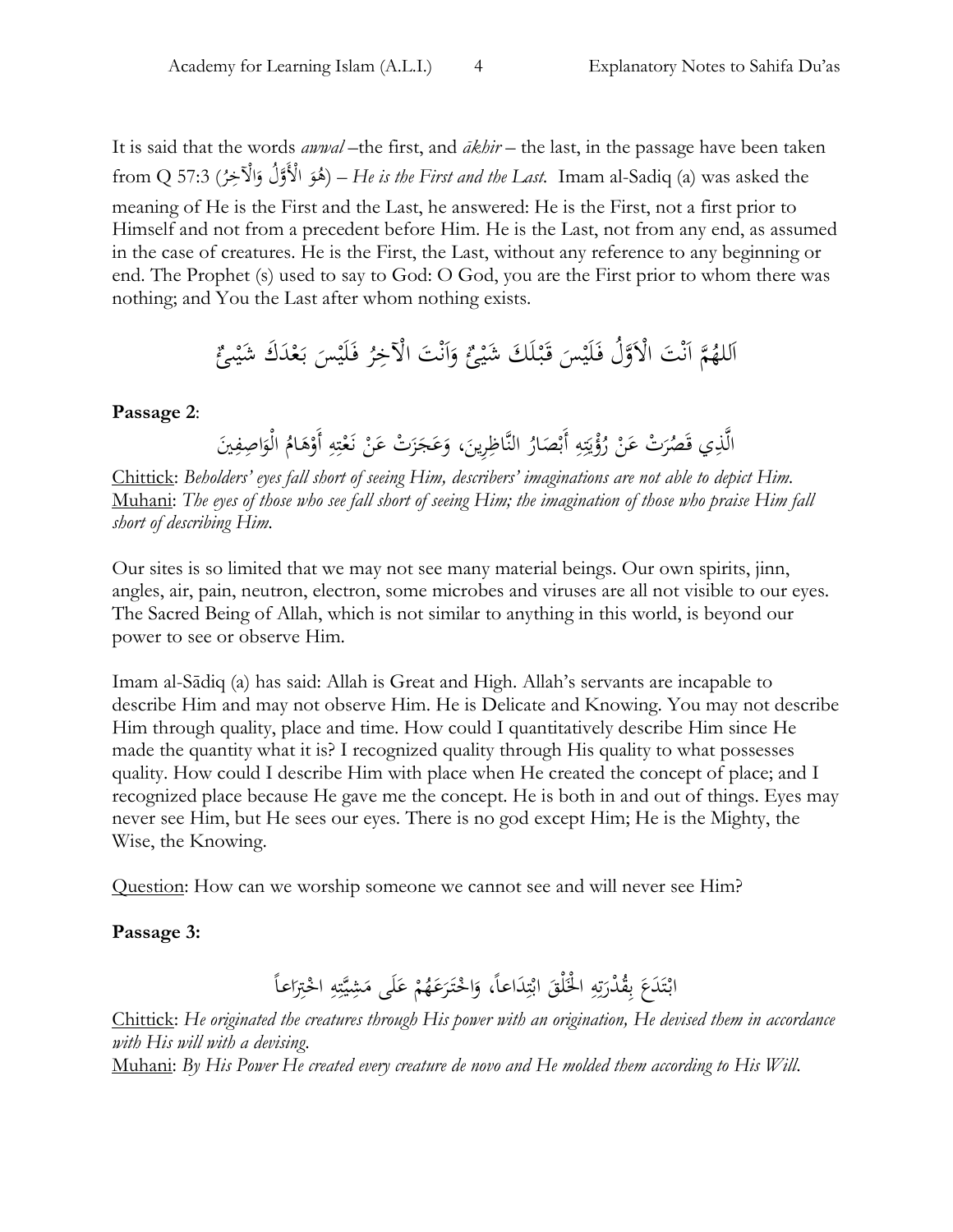The verb *ibtada'a* is the 8th form of the verb *bada'a* (to originate, begin, produce) and it means to originate and invent. The Quran uses the phrase (بَدِيعُ السَّمَاوَاتِ وَالْأَرْضِ) *- the Originator of the* ح َ ا َ **ه** َ َ *heavens and earth* twice in verses 2:117 and 6: 101. This means that Allah created heavens and the earth without the need of previous samples and examples. Imam al-Bāqir (a) explains this beautifully:

لَ َ ع َ ه حلمَ َ ع َ ا ب َ ه ه ُكل َ اء َ حشي احْلَ َ َع َد ت ح َ هل اب َج ز و ه َ ع َ ن ا هّلِل ه َ َن إ ٍل َكا ا َ ث َ َ م ح َ ى َغْي َع َد ت ح اب َ ف ُ لَه ح ب َ َت ق ا َ او َ هسم ال َ ُضون َل أَر َ ٌت و ا َ او ن ََسَ ه ُ لَه ح ب َ ق ح ُكن َ ي ح ََل َ َض َي <sup>و</sup> َ احْلَر َ و

*Allah, the Mighty and Sublime, created everything with His knowledge without having [the need of] any previous sample. So He originated the heavens and the earth, when there was no precedence of heavens or earths existing* (*al-Kāfī*, 2: 256).

The world is amazing - the skies, plants, animals, human beings, etc. all depend on the determination of Allah (swt). Imam al-Sajjad (a): *He devised and molded them according to His*  .(وَاحْتَرَعَهُمْ عَلَى مَشِيَّتِهِ احْتِرَاعاً*) Will* َ .<br>ح َ .<br>بر ت نکد<br>په **ء** ح **ء** ر<br>. .<br>ح َ

#### **Passage 4:** ح ثُمَّ سَلَكَ بِمِمْ طَرِيقَ إِرَادَتِهِ، وَبَعَثَهُمْ فِي سَبِيلِ مَحَبَّتِهِ، لَا يَمْلِكُونَ تَأْخِيراً عَمَّا قَدَّمَهُمْ إِلَيْهِ، وَلَا يَسْتَطِيعُونَ  $\overline{a}$ َ ت<br>ا j َ .<br>بر ت بة<br>بم </sub>  $\ddot{\cdot}$ ب  $\ddot{\phantom{0}}$ ح **ٔ** ب<br>: َ َ ِ<br>ت ت  $\ddot{\phantom{0}}$ ر<br>ا ا إ .<br>ا ح  $\ddot{\phantom{0}}$ اً إ ;<br>أ ت </sub><br>أ َ َ ح تَقَدَّماً إِلَى مَا أَخَّرَهُمْ عَنْهُ ه<br>م **ء** ح ر<br>ّ  $\overline{\phantom{a}}$ ٳ .<br>م

Chittick: *Then He made them walk on the path of His desire, He sent them out on the way of His love. They cannot keep back from that to which He has sent them forward, nor can they go forward to that from which He has kept them back.*

Muhani: *Then He made them walk along the path of His Intention and caused them to tread the way of His Love. They have no power to delay that towards which He hastens them nor are they able to hasten that which He delays for them.*

The elements of universe and creatures, including the galaxies, stars, the suns and moons were put in the specific paths. Their exact movements and their actions and reactions over one another, so meticulously predetermined, has produced such an amazing and awesome system of creation. The Quran stipulates this in the response of Musa to Fir'awn:

#### قَالَ رَبُّنَا الَّذِي أَعْطَىٰ كُلَّ شَيْءٍ خَلْقَهُ ثُمَّ هَدَىٰ َ .<br>م .<br>چ ح .<br>. ن ر<br>ا َ

*He said, "Our Lord is He who gave each thing its form and then guided [it]."*

With the guidance of Allah and with the cooperation of the sun, soil, weather and water, plants are decorated green so that the world will look charming and desirable.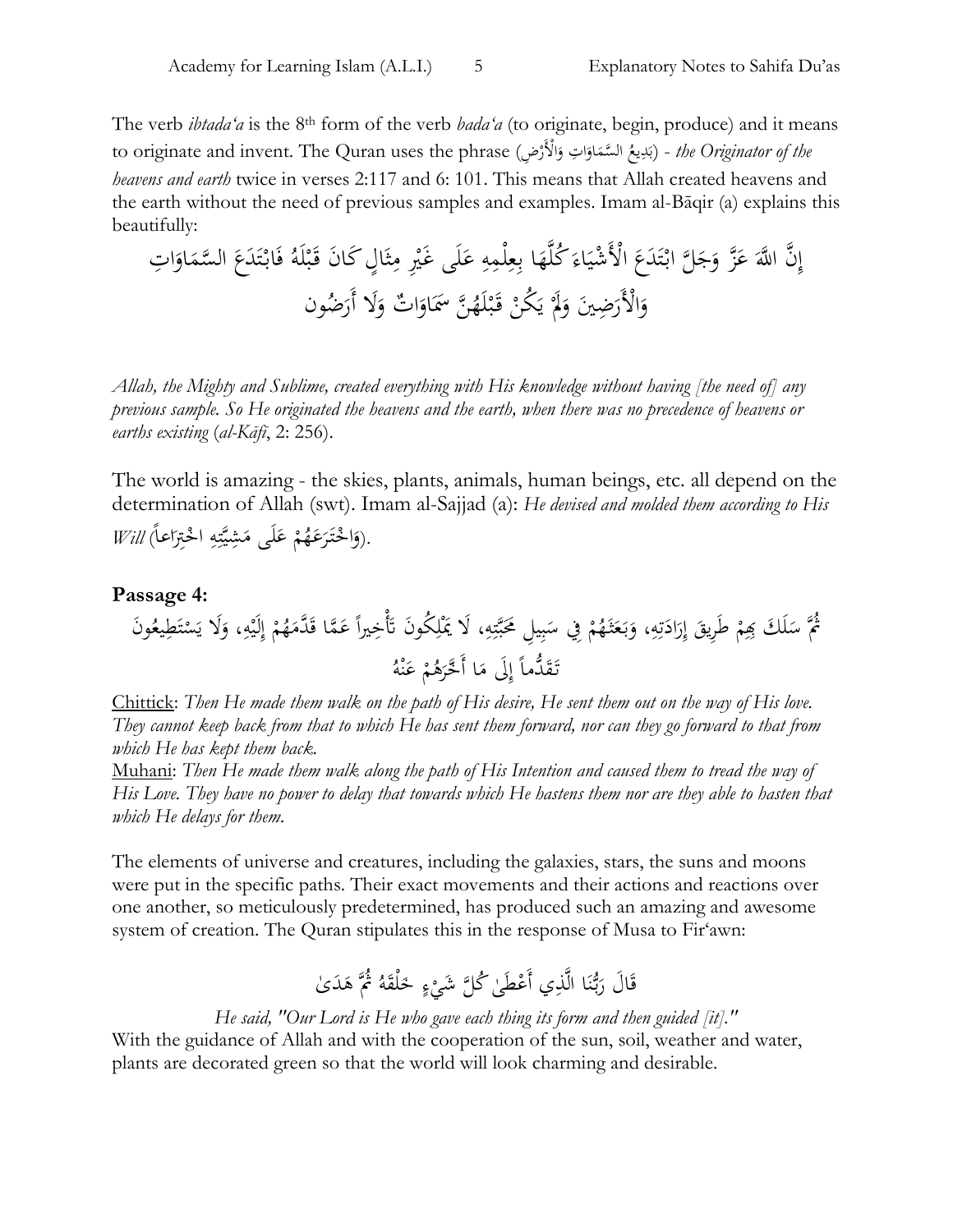Walking on the grass obliterates sadness; why? It is because plants are green. If they were red, they would be hazardous to our nerves. If they were black, they would cause depression. Subhānallāh, even the green color is not the same in all these green plants. It is impossible to enumerate all kinds of fruits and flowers. It is said that in India alone, there are 300 types of mangoes. In the gardens of Paris, there are five thousand types of grapes such these are identified by number; for example Grape No. 1752.

The Quran quotes Nabī Hūd talking to people 'Ād at 11:56:

إِنّي تَوَكَّلْتُ عَلَى اللَّهِ رَبِّي وَرَبِّكُم ۚ مَّا مِن دَابَّةٍ إِلَّا هُوَ آخِذٌ بِنَاصِيَتِهَا ۚ إِنَّ رَبِّي عَلَىٰ صِرَاطٍ مُّسْتَقِيمٍ **ء** َ بہ<br>ب ر<br>ا َ ر<br>. َ į َ <u>:</u> ت ؞  $\ddot{\phantom{0}}$ ن ِّ. و<br>ر إ <u>ۃ</u>  $\ddot{\phantom{0}}$  $\overline{\phantom{a}}$ į **ء** ر<br>. ا ِ<br>م ;<br>أ ت </sub><br>أ ا ر<br>. ا<br>ا *Truly I trust in God, my Lord and your Lord. There is no creature that crawls, but He holds it by its forelock. Truly my Lord is upon a straight path.*

A commentator says: this is a metaphor to denote that all creatures are under God's Control and Authority

Most animals can find their ways in dark nights. They can feel the differences of temperature of the road and around it. They are even sensitive towards the very weak ultra-violet lights which are reflected from the road.

All creatures are headed towards Him will love, some with evolutionary guidance, some with instinct guidance, and some with the guidance of wisdom, nature, conscience and Prophethood. All these are just a reflection of His Determination, Love and Affection towards the creatures.

**Passage 5:**

وماً مِنْ رِزْقِهِ، َ ة<br>ق ح .<br>-ِ<br>م لِّ رُوحٍ مِنْـهُمْ قُوتاً مَعْلُوماً مَقْسُه َ ح َ ح ِ<br>م وَجَعَلَ لِكَلِّ َ ل ً<br>ب **م**<br>. .<br>-لَا يَنْقُصُ مَنْ زَادَهُ نَاقِصٌ، وَلَا يَزِيدُ مَنْ نَقَصَ مِنْهُمْ زَائِدٌ  $\overline{\phantom{a}}$ یز<br>-َ <u>ة</u> :<br>نا  $\ddot{\phantom{0}}$ َ ح َ یہ<br>ا ر<br>ب َ ح ِ<br>م ة<br>م

Chittick: *He assigned from His provision to each of their spirits nourishment known and apportioned. No decreaser decreases those whom He increases, no increaser increases those of them whom He decreases.* Muhani: *He has ordained for every soul a definite quantity of subsistence, distributed out of the nourishment provided by Him. There can be no decrease of what He has increased and no increase of what He has decreased.*

The Almighty God has bestowed upon all human beings different rights: the right to eat, the right to have a shelter, the right to wear clothes. It is not fair for few to benefit from all privileges at the expense of the deprivation of the majority of population.

Each servant of God has been assigned the amount of sustenance through God's benevolence and he/she has to earn it in the right ways. If somebody has an opportunity to earn extra income, he should spend it for the needs of the society instead of hoarding it or wasting for personal hobbies.